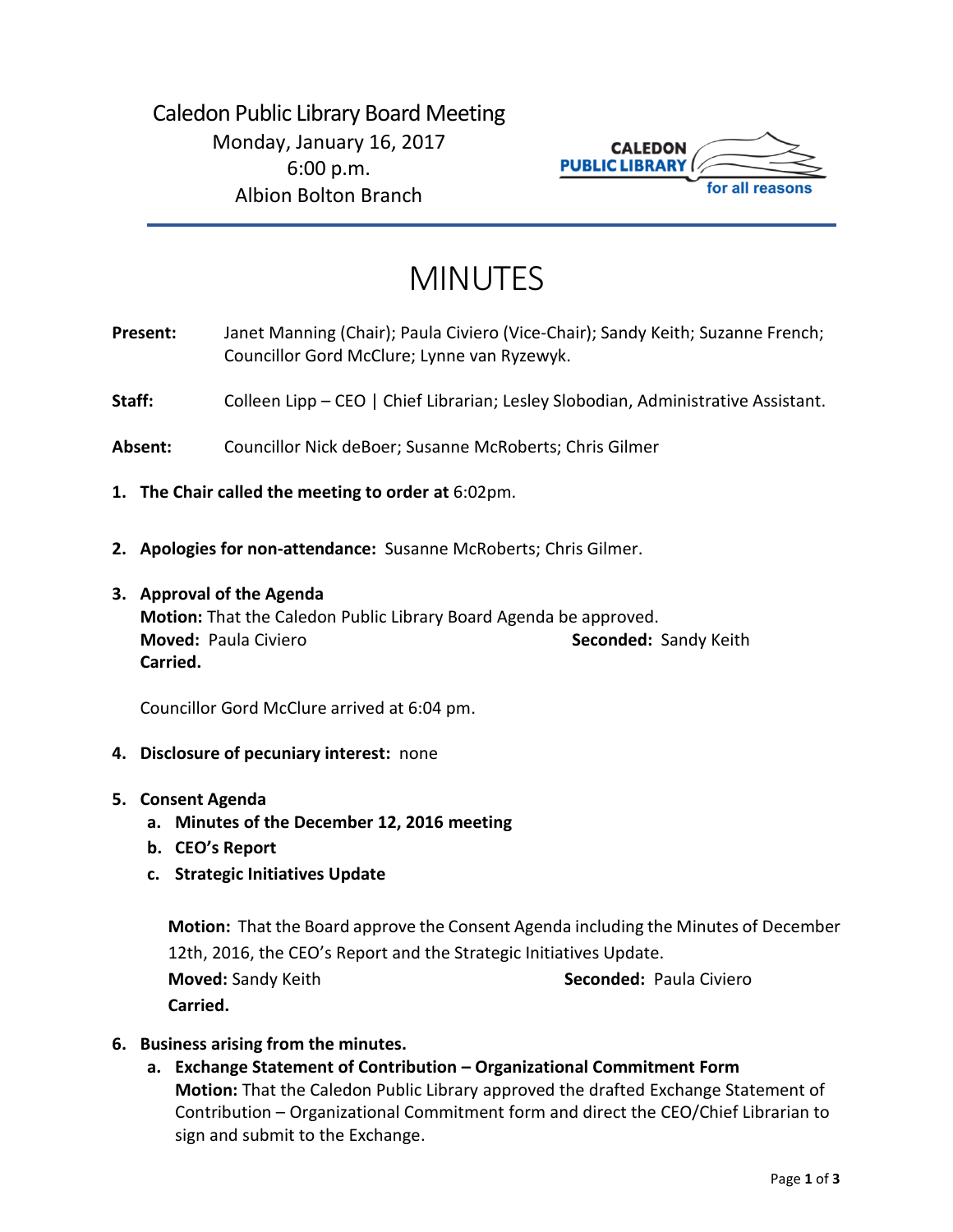**Moved:** Lynne Van Ryzewyk **Seconded:** Paula Civiero **Carried.**

# **7. Board and Committee Reports**

## **a. Strategic Planning Committee Update**

Colleen Lipp indicated that a meeting of the Strategic Planning Committee is planned for January 24<sup>th</sup> and that a final draft of the plan will be shared with the full Board at the March meeting.

## **8. Staff Reports**

## **a. Treasurer's Report and Financial Statements**

**Motion:** That the Caledon Public Library Board receive the Treasurer's report as presented.

**Carried.**

**Moved:** Suzanne French **Seconded:** Sandy Keith

## **b. Quarterly and Year End Performance Measures and Statistics 2016**

**Motion:** That the Caledon Public Library Board receive the quarterly and year end performance statistics 2016 presented.

**Carried.** 

**Moved:** Sandy Keith **Seconded:** Councillor Gord McClure

## **c. Draft Library Board Agenda and Work plan 2017**

**Motion:** That the Caledon Public Library Board approve and adopt the 2017 Annual Agenda and Work Plan with the reflection of the recommended changes and rescheduling **Moved:** Lynne Van Ryzewyk **Seconded:** Sandy Keith **Carried.**

## **9. New Business** - None

#### **10. Board Advocacy**

**a. Advocacy Primer** 

**Motion:** That the Caledon Public Library receive the advocacy primer and direct the CEO/Chief Librarian to draft an Advocacy Policy for Board Review in March. **Moved:** Sandy Keith **Seconded:** Councillor Gord McClure **Carried.**

## **b. Upcoming Event and Opportunities**

- i) Upcoming Event and Opportunities Master Plan Presentation to Council Tuesday, February  $7<sup>th</sup>$ , 2017 – 7PM – Council Chambers
- ii) Young Reels Film Festival Wednesday, March 8 2017 6PM Landmark Cinemas Bolton
- iii) Author Visit: Ann Walmsley Thursday, March  $9<sup>th</sup>$ , 2017 7PM Albion Bolton Branch **Motion:** That the Caledon Public Library request that one Library Board member